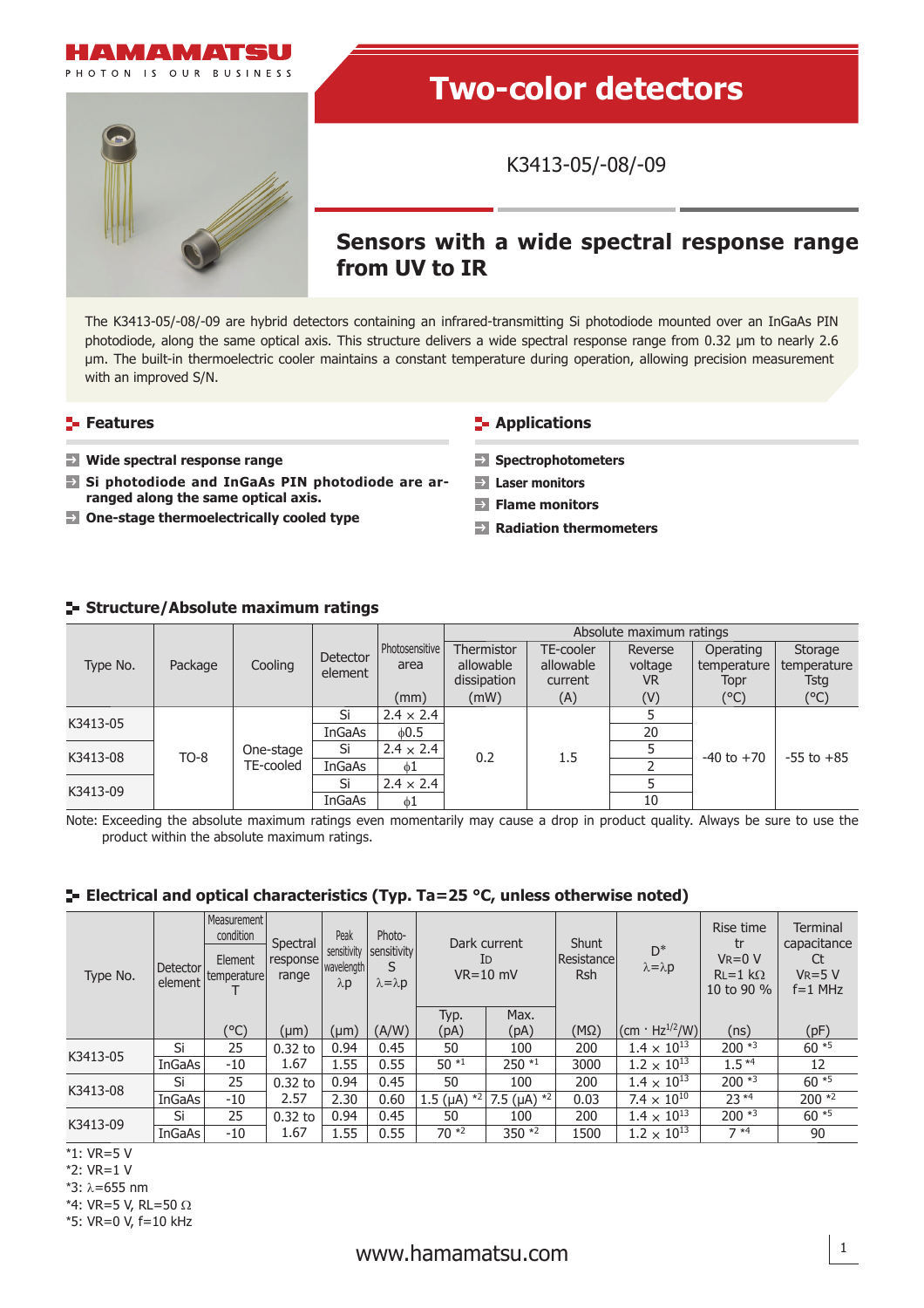KIRDB0199EA

## **Spectral response**



Wavelength (µm) ــا 0<br>0.8 1.0 1.2 1.4 1.6 1.8 2.0 2.2 2.4 2.6 2.8 0.2 0.1 0.7 0.6 0.5 0.4 0.3 (Typ. T=-10 °C) K3413-08 K3413-05/-09 InGaAs PIN photodiode

KIRDB0212EA



#### **P** Dark current vs. reverse voltage



KIRDB0213EA

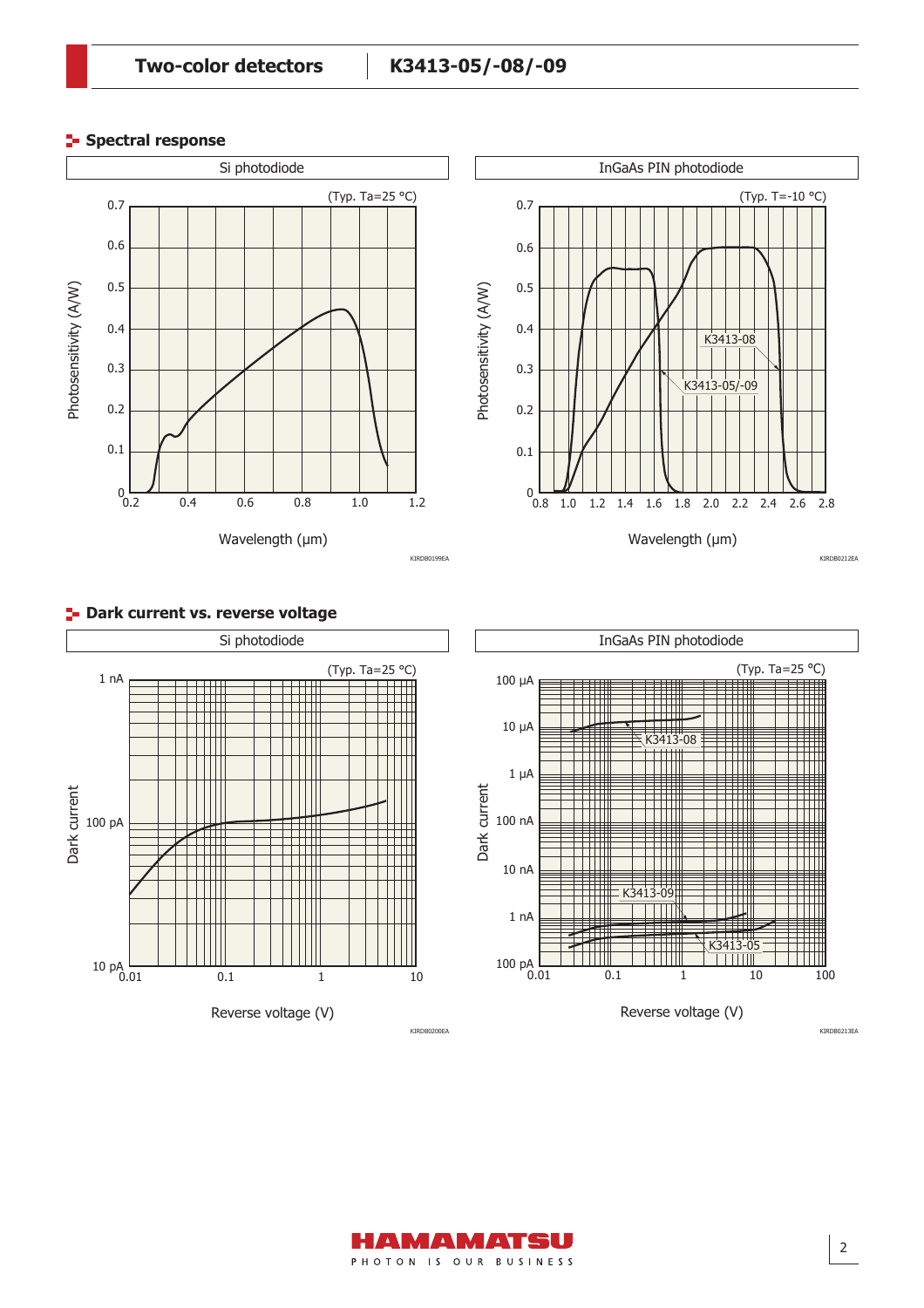**Terminal capacitance vs. reverse voltage**



#### InGaAs PIN photodiode (Typ. Ta=25 °C, f=1 MHz) 10 nF K3413-08 W Ш 1 nF Terminal capacitance<br>100 pF<br>10 pF ╥ TH  $3 - 09$ ╈╈ ┯ UIII TITI K3413-05 10 pF ₩ ici ili W 1 pF ٢ü W 100 fF  $\frac{1}{0.01}$ 0.01 0.1 1 10 100 Reverse voltage (V)

KIRDB0214EA



**F** Shunt resistance vs. element temperature



Element temperature (°C)

M*E*NM*E*NTS PHOTON IS OUR BUSINESS

KIRDB0204EA

KIRDB0215EA